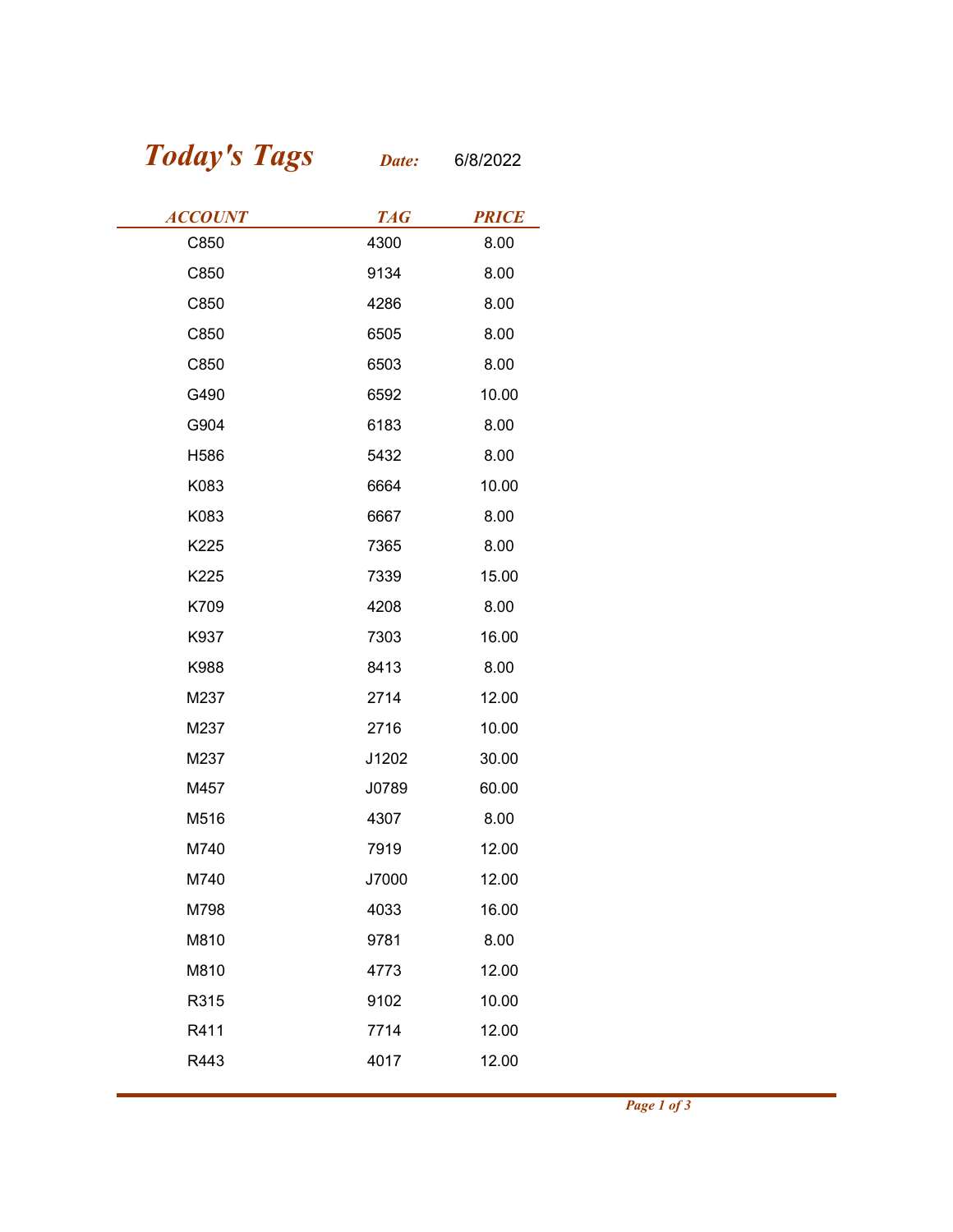| <b>TAG</b><br>R443<br>9218<br>R443<br>4127<br>R515<br>7260<br>R554<br>9213<br>R620<br>4243<br>R620<br>4038<br>R680<br>J1163<br>R737<br>7348<br>R737<br>7350<br>R737<br>7347<br>7351<br>R737 | <b>PRICE</b><br>10.00<br>12.00<br>10.00<br>8.00<br>10.00<br>10.00<br>12.00<br>6.00 |
|---------------------------------------------------------------------------------------------------------------------------------------------------------------------------------------------|------------------------------------------------------------------------------------|
| <b>ACCOUNT</b>                                                                                                                                                                              |                                                                                    |
|                                                                                                                                                                                             |                                                                                    |
|                                                                                                                                                                                             |                                                                                    |
|                                                                                                                                                                                             |                                                                                    |
|                                                                                                                                                                                             |                                                                                    |
|                                                                                                                                                                                             |                                                                                    |
|                                                                                                                                                                                             |                                                                                    |
|                                                                                                                                                                                             |                                                                                    |
|                                                                                                                                                                                             |                                                                                    |
|                                                                                                                                                                                             |                                                                                    |
|                                                                                                                                                                                             |                                                                                    |
|                                                                                                                                                                                             |                                                                                    |
|                                                                                                                                                                                             |                                                                                    |
|                                                                                                                                                                                             | 6.00                                                                               |
|                                                                                                                                                                                             | 6.00                                                                               |
|                                                                                                                                                                                             | 6.00                                                                               |
| R737<br>7349                                                                                                                                                                                | $6.00\,$                                                                           |
| 9016<br>R792                                                                                                                                                                                | 18.00                                                                              |
| R792<br>9005                                                                                                                                                                                | 12.00                                                                              |
| R792<br>9008                                                                                                                                                                                | 10.00                                                                              |
| R792<br>9030                                                                                                                                                                                | 12.00                                                                              |
| 4467<br>R792                                                                                                                                                                                | 10.00                                                                              |
| R792<br>J0091                                                                                                                                                                               | 10.00                                                                              |
| 6228<br>R792                                                                                                                                                                                | 9.00                                                                               |
| 4454<br>R792                                                                                                                                                                                | 9.00                                                                               |
| T068<br>J1184                                                                                                                                                                               | 28.00                                                                              |
| T237<br>1582                                                                                                                                                                                | 10.00                                                                              |
| T311<br>4932                                                                                                                                                                                | 9.00                                                                               |
| T317<br>5986                                                                                                                                                                                | 8.00                                                                               |
| T487<br>6654                                                                                                                                                                                | 15.00                                                                              |
| T487<br>6652                                                                                                                                                                                | 10.00                                                                              |
| T523<br>3932                                                                                                                                                                                | 8.00                                                                               |
| 9152<br>T552                                                                                                                                                                                | 25.00                                                                              |
| T552<br>9157<br>T552<br>9156                                                                                                                                                                | 15.00<br>12.00                                                                     |